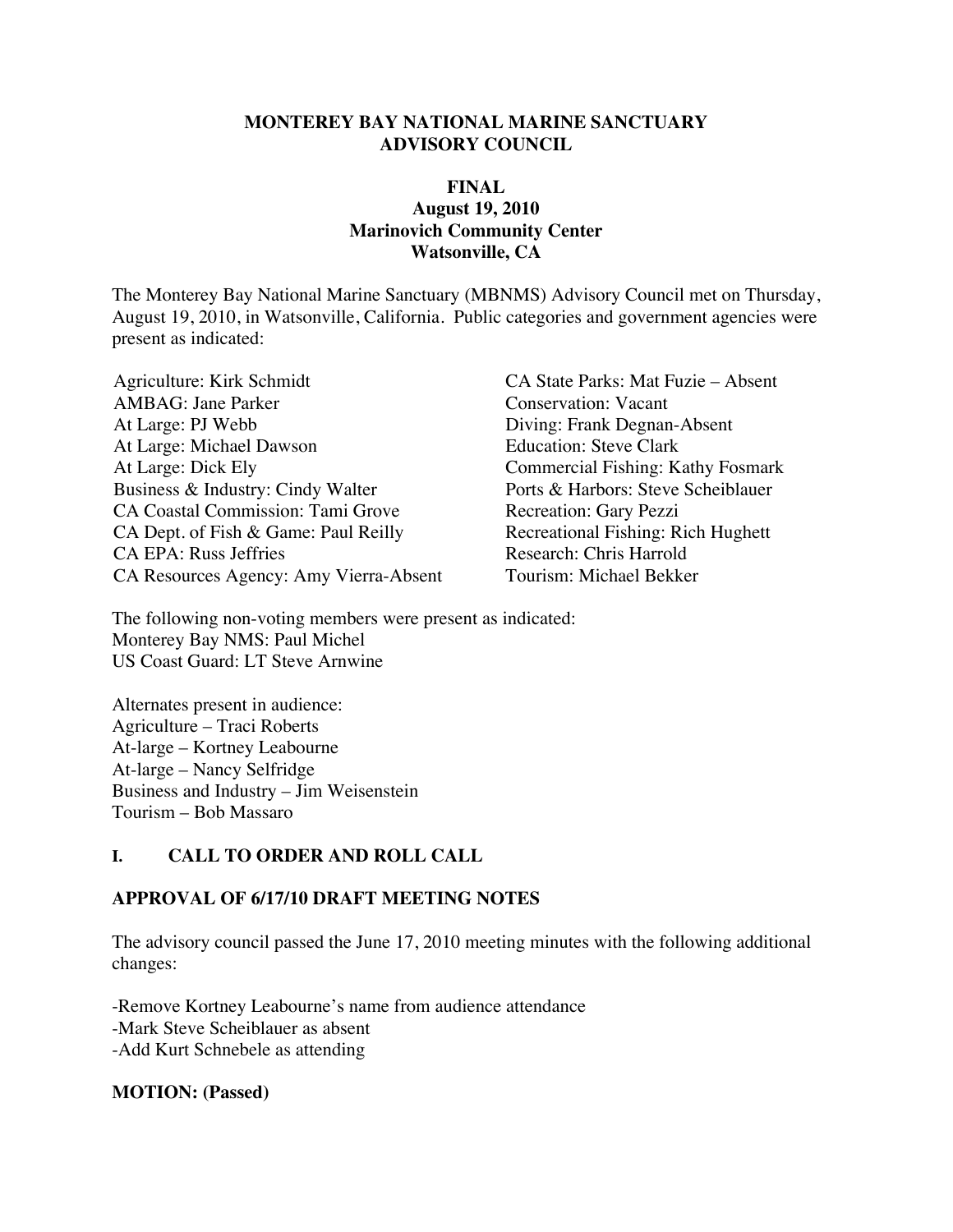Motion introduced by Dick Ely, seconded by Jane Parker. **(Vote: 13 in favor, 0 opposed, 2 abstentions)** 

## **II. PUBLIC COMMENT FOR ITEMS NOT ON THE AGENDA**

The following members of the public provided public comment for items not on the agenda: Don Heichel.

### **III. SUPERINTENDENT'S REPORT**

Paul Michel, MBNMS Superintendent, provided an update on items of interest related to the sanctuary. On August  $17<sup>th</sup>$  and  $18<sup>th</sup>$ , Paul attended the San Luis Obispo County Board of Supervisors meeting and met individually with several supervisors regarding the sanctuary. The week of August 23<sup>rd</sup>, the BLUE Ocean Film Festival will take place in Monterey. The sanctuary is involved in several ways with the festival. Several sanctuary staff members have traveled to the Deepwater Horizon oil spill to assist with cleanup efforts. The California and the World Ocean 2010 conference will be in San Francisco September 7-10. Several sanctuary staff members will be attending or presenting at the conference.

### **IV. ENHANCED ECOSYSTEM BASED MANAGEMENT INITIATIVE (EBMI)**

Rikki Dunsmore, MBNMS Environmental Policy Specialist, provided a presentation on the Enhanced Ecosystem Based Management Initiative.

The advisory council had several questions regarding the initiative including: roles and responsibilities of the advisory council, subcommittee, and stakeholders; inclusion of socioeconomics; and the subcommittee's first meeting.

Steve Scheiblauer, Ports and Harbors representative, made a motion to agendize a letter (dated 08/18/10), he wrote to Paul Michel and sent to the sanctuary advisory council, for analysis and discussion by the EBMI subcommittee. PJ Webb, Citizen At-Large representative, amended the motion to advise Paul Michel write a response prior to the subcommittee meeting so the EBMI subcommittee could better analyze the letter. Paul suggested the EBMI subcommittee meet prior to the October Research Areas workshop with the focus of the meeting to discuss the EBMI and the letter.

**MOTION: (Passed)** Agendize Steve Scheiblauer's letter (dated 08/18/10), that he wrote to Paul Michel and sent to the sanctuary advisory council, and Paul Michel's response for analysis and further discussion by the EBM subcommittee.

Motion introduced by Steve Scheiblauer, seconded by PJ Webb. **(Vote: 9 in favor, 5 opposed, 2 abstentions)** 

### **V. THE NATURE CONSERVANCY'S CENTRAL COAST GROUNDFISH PROJECT AND TRAWL IMPACT STUDY**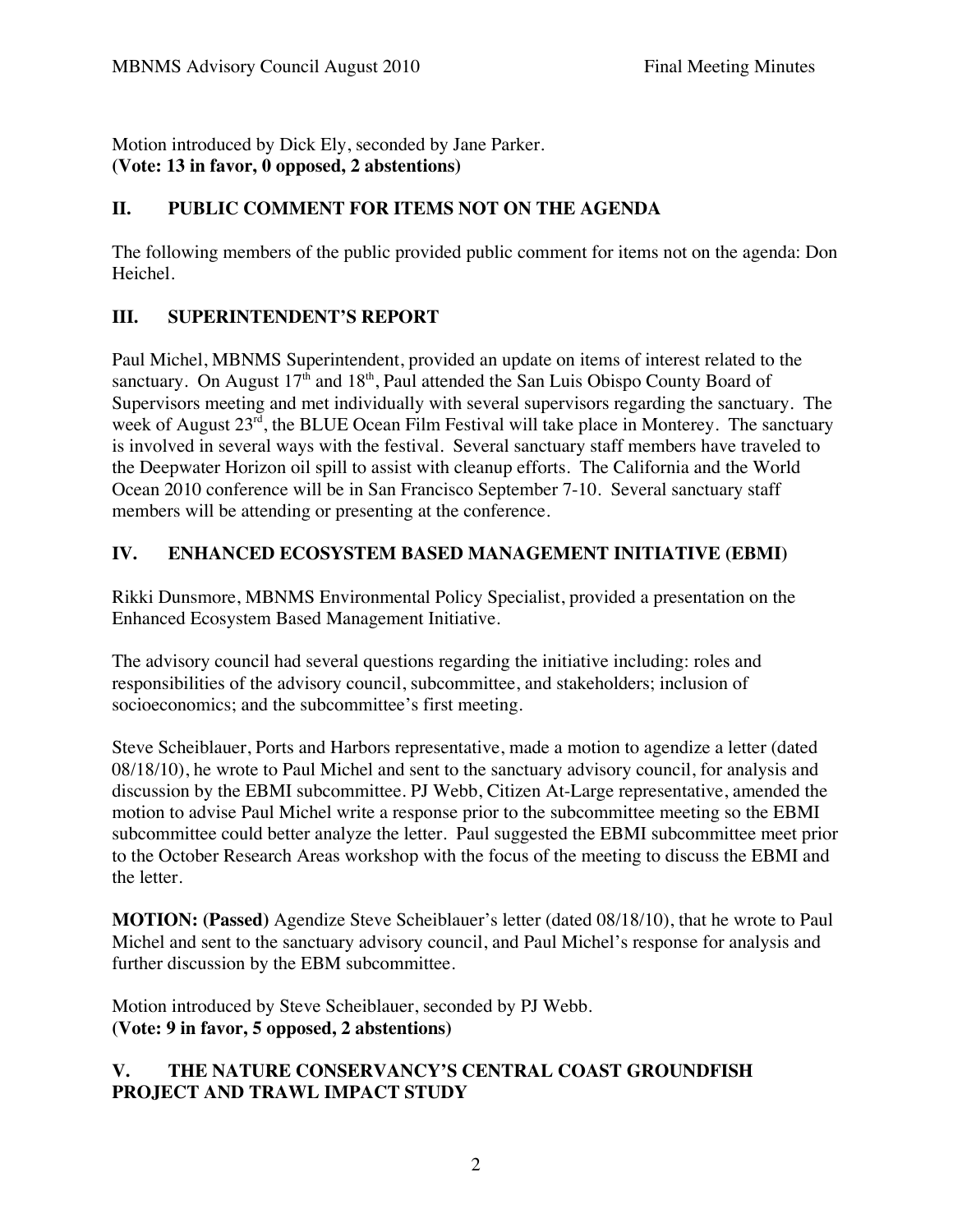Mary Gleason, The Nature Conservancy, and James Lindholm, California State University Monterey Bay, provided a presentation on the Nature Conservancy's central coast groundfish project and trawl impact study.

After receiving the presentation, the sanctuary advisory council agreed to send a support letter for funding over the next few years. The letter would be sent to the Ocean Protection Council. Chris Harrold agreed to draft the letter and seek sanctuary advisory council member input before submitting the letter.

**MOTION: (Passed)** Send a letter of support to the Ocean Protection Council for funding over the next few years for the Nature Conservancy's Central Coast Groundfish Project and Trawl Impact Study.

Motion introduced by PJ Webb, seconded by Jane Parker. **(Vote: 16 in favor, 0 opposed, 0 abstentions)**

## **VI. ENFORCEMENT TASK FORCE**

Dayna Matthews, NOAA Office for Law Enforcement, provided a regular update on the meetings of the Enforcement Task Force. Dayna updated the advisory council on recent flights that Office of National Marine Sanctuaries staff has been participating in with the US Coast Guard aboard their C130. The C130 is based in Sacramento, CA.

# **VII. CALIFORNIA MARINE LIFE PROTECTION ACT (MLPA)**

Paul Reilly, CA Department of Fish and Game, provided an update on the California Marine Life Protection Act (MLPA). Paul covered the North Central Coast implementation and monitoring; the South Coast regulations/adoption phase; the North Coast planning phase; and the Central Coast monitoring efforts.

# **VIII. LUNCH**

# **IX. SALMON RESOLUTION**

Rich Hughett made a motion to adopt the draft salmon resolution with changes by Kirk Schmidt regarding "destruction of riparian habitats…" in the second to last paragraph. Kathy Fosmark seconded the motion. After some discussion the sanctuary advisory council agreed to delay adopting the resolution so the CA Environmental Protection Agency could review the document.

The advisory council also discussed whom the resolution would be sent to once approved. The advisory council agreed the Chair would send the resolution to appropriate agencies and jurisdictions that may be interested in or affected by the resolution. MBNMS staff can suggest agencies or jurisdictions to send the resolution to, as well as advisory council members. Some of the agencies identified at the meeting are NOAA Fisheries, the Environmental Protection Agency, the Army Corps of Engineers, the US Fish and Wildlife Service, the Natural Resources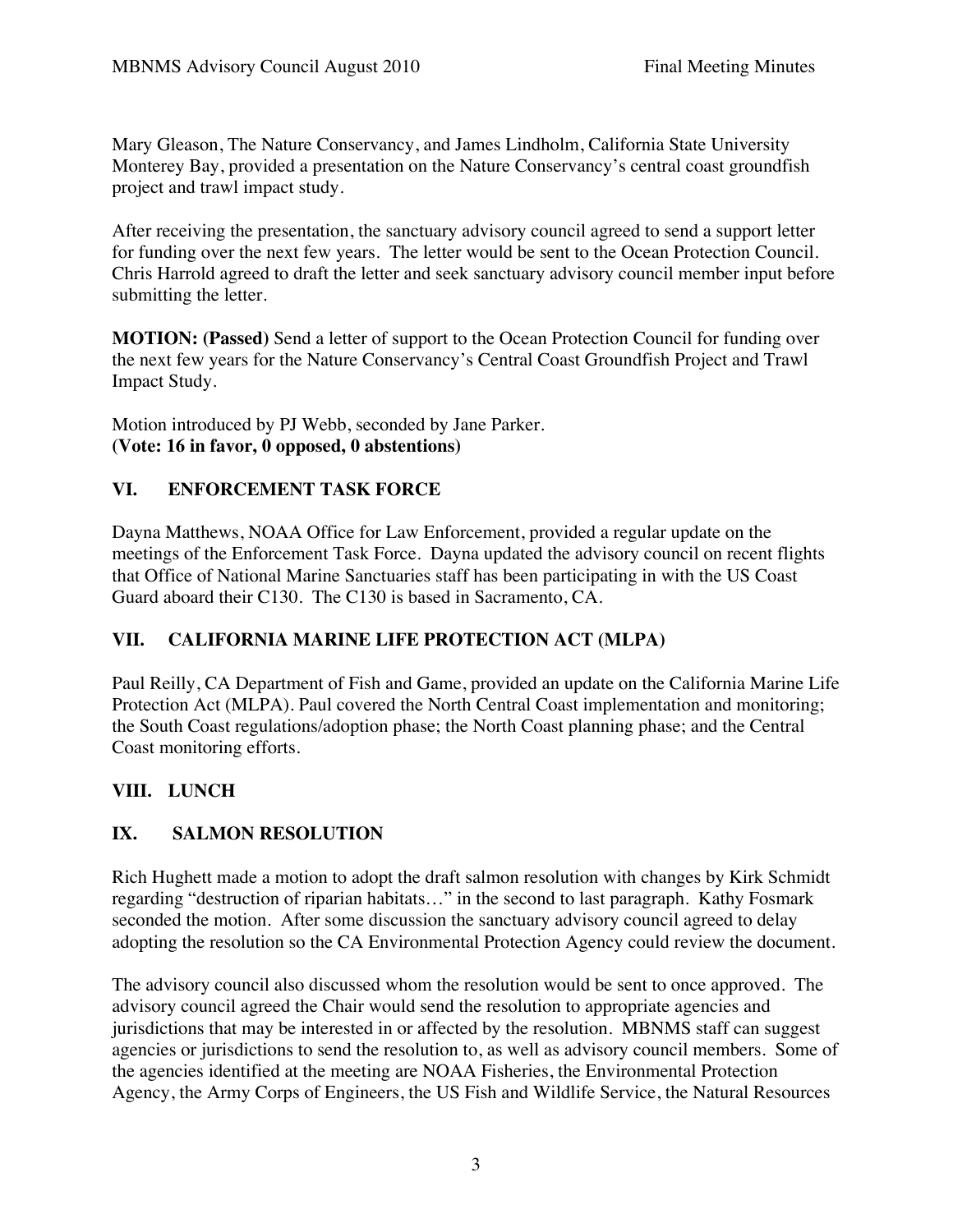Conservation Service, the CA Department of Fish and Game, the CA Coastal Commission, the CA Natural Resources Agency, and the State Water Resources Control Board.

### **X. "RECONNECTING WITH YOUR SANCTUARY": SEALS AND SEA LIONS**

Jim Harvey, Moss Landing Marine Laboratories, provided an educational presentation on seals and sea lions, particularly those species found in the Monterey Bay.

### **XI. COASTAL EROSION**

Brad Damitz, MBNMS Environmental Policy Specialist, provided an educational presentation on coastal erosion in the MBNMS.

## **XII. SANCTUARY ADVISORY COUNCIL OCTOBER RETREAT**

Paul Michel announced the October advisory council meeting in Cambria will mostly be a retreat. Regular advisory council business to include public comment for items not on the agenda, the draft salmon resolution, and a southern region update will be held in the morning. The afternoon will consist of retreat items to include developing a new two-year work plan and discussing advisory council member roles and responsibilities.

### **XIII. MEMBER ANNOUNCEMENTS**

Dick Ely, Citizen At-Large, commented that he attended the Fishermen's Days at the Wharf II train depot. The event had invaluable information. Fishermen were there to talk about the issues. Dick also commented that he was trying to get a shirt with a sanctuary logo on it. He talked with Dennis Long, Executive Director for the Monterey Bay Sanctuary Foundation, about working long term with the Exploration Center, but in the interim we should develop something where shirts and other logo wear could be sold.

Paul Reilly announced state offices would be closed again for furloughs. Offices will be closed the  $2<sup>nd</sup>$ ,  $3<sup>rd</sup>$ , and  $4<sup>th</sup>$  Fridays of each month.

Mike Dawson, Citizen At-Large, also commented that the Fishermen's Days was worth taking a look at. The exhibits will be at the train depot until August  $30<sup>th</sup>$ .

PJ Webb announced that bill AB1998 prohibiting plastic bags in grocery stores in CA goes to the senate next week. Allegedly the governor supports it. PJ announced the BLUE Ocean Film Festival would be in Monterey the last week in August. She also noted that September  $25<sup>th</sup>$  is Coastal Cleanup Day. PJ also announced that October 2-3 is the Harborfest in Morro Bay and will be a zero waste event this year.

Cindy Walter, Business and Industry, announced that the Ocean Protection Council (OPC) Sustainable Seafood Council will be in Monterey October 12-14 and the meeting is open to the public. She encouraged everyone to go to the OPC website to see what they are doing. The council is working on standards for sustainability to help fishermen get their fisheries certified by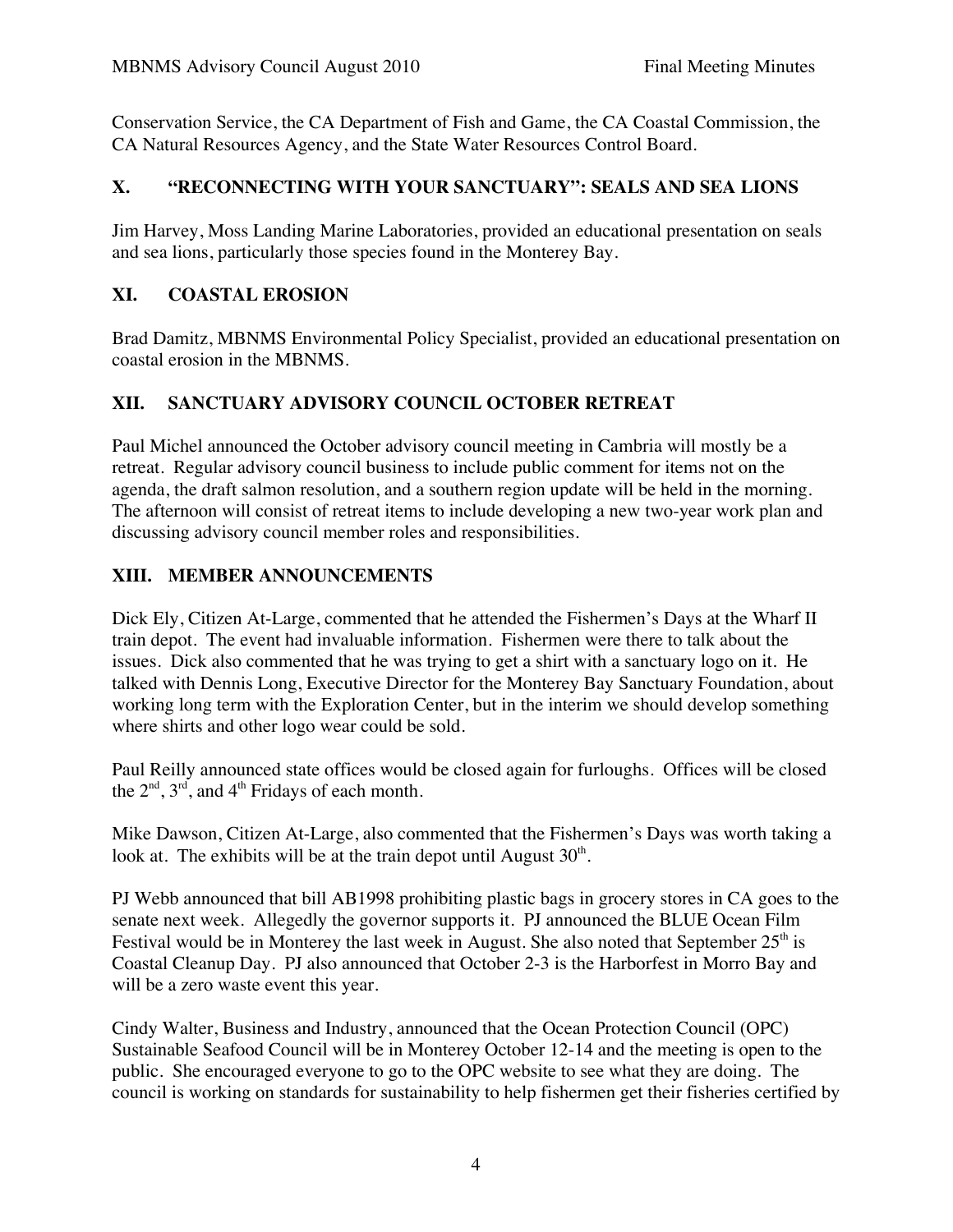the state. Cindy also announced she recently went to Yosemite National Park and visited Shauna Potocky, past advisory council member. Shauna is responsible for reducing the use of plastics and styrofoam in the park by 90 percent.

LT Steve Arnwine, US Coast Guard, followed up on Dayna Matthews presentation about the C130. He stated the Coast Guard is looking to set up at least two flights a month in sanctuaries. So far the Channel Islands NMS has conducted whale and boat surveys. The MBNMS conducted some of the same surveys with enforcement added. The MBNMS tired to get word out to mariners about whale traffic in the area.

Paul Michel announced that the Conservation primary recruitment will close tomorrow, August 20th, so please pass the word.

Chris Harrold, Research/Chair, announced the Outer Bay exhibit at the Monterey Bay Aquarium would close on October 30<sup>th</sup> for repairs. The exhibit is expected to reopen in mid July 2011. The exhibit will close in phases but the final phase will be no public access.

Traci Roberts, Agriculture, announced the event "Savor the Central Coast" sponsored by Sunset Magazine on October  $13<sup>th</sup>$ . The event will highlight San Luis Obispo county food and wine. She also announced the Sustainable Ag Expo sponsored by the Central Coast Vineyard Team will be November 15-16.

Kathy Fosmark, Commercial Fishing, announced the Pacific Fishery Management Council (PFMC) meeting will be September 10-16 in Boise, Idaho. The agenda can be accessed on the PFMC website. In the briefing book there should be an ecosystem assessment report.

Steve Scheiblauer added more about the Fishermen's Days exhibit and announced the Fishermen's Fiesta. This coming Saturday there is a film sponsored by Jiri Nozicka with discussion afterwards at 1 pm. On Sunday at 1 pm is a forum that will consist of Bill Monning, Steve Scheiblauer, Richard Parrish, and Monica Gallon from CSUMB. The forum will discuss the future of fishing in Monterey Bay. Steve also announced that on Saturday there will be a woman from Sacramento swimming across the bay. Her cause is to fund schools for Afghanistan.

Steve Clark, Education, also announced the BLUE Ocean Film Festival and that the MERITO program has been working with students to submit films. MBNMS is brining 75 students to a film screening. On Monday we will have 60 students from MAOS for the Adopt a Drifter program. Steve also mentioned NOAA's underwater habitat mission, Aquarius, will be on the Internet with live shows. Steve announced that several MBNMS staff will be participating in international partnerships in the coming months. Sonya Padron, MBNMS Bilingual Education Specialist, will be going to a Marine Protected Area manager workshop in La Paz. Dawn Hayes, Education and Outreach Coordinator, went to American Samoa. Lisa Uttal, Education and Outreach Specialist, will be going to Turkey. Steve announced that the Pacific Grove Natural History Museum will have an exhibit on bioluminescence.